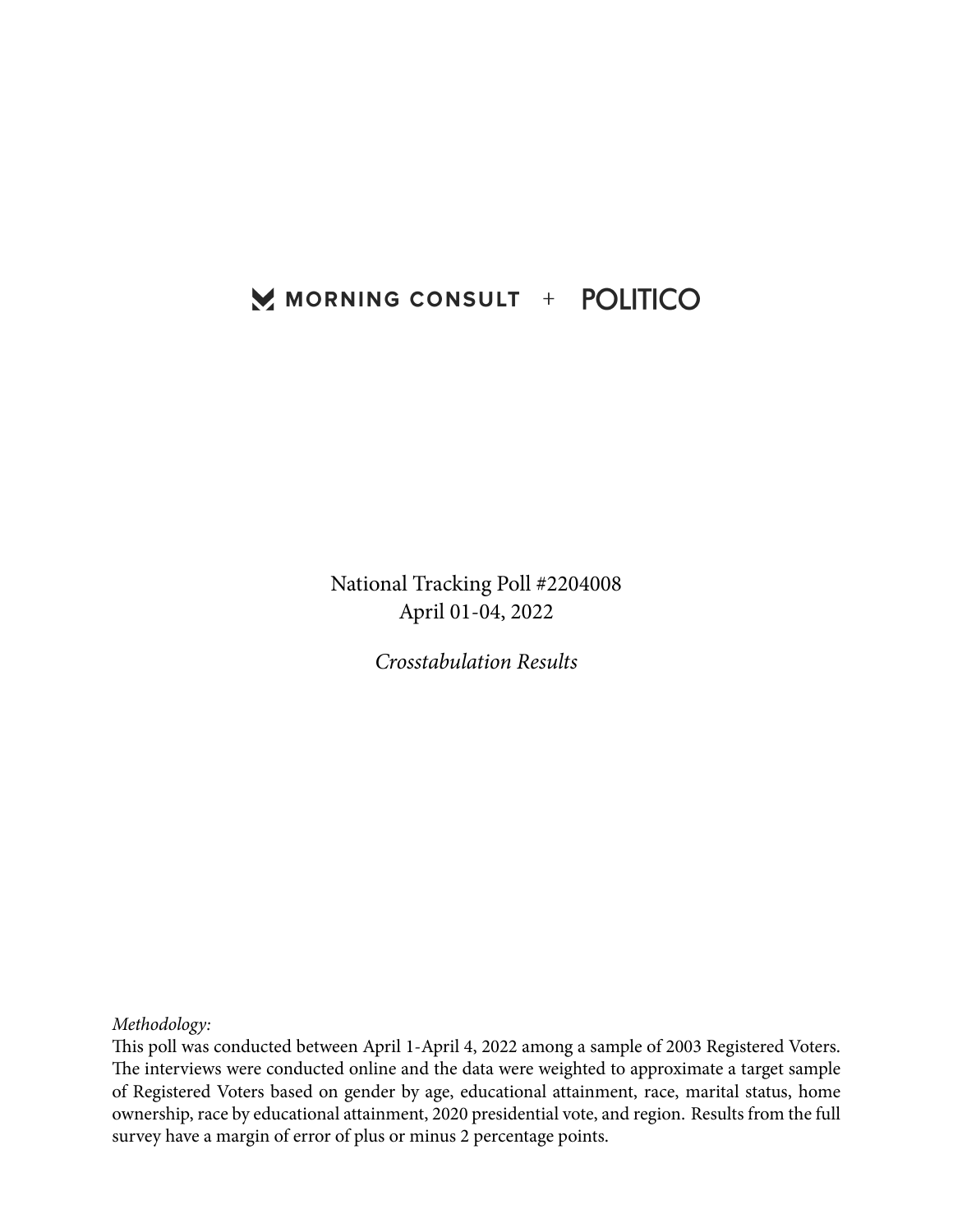# **Table Index**

| Table POL8: As you may know, Judge Ketanji Brown Jackson has been nominated to the<br>Supreme Court. When the Senate votes on Judge Ketanji Brown Jackson's nomination to the<br>Supreme Court, do you think the Senate should vote to confirm her as a Supreme Court justice, |              |
|--------------------------------------------------------------------------------------------------------------------------------------------------------------------------------------------------------------------------------------------------------------------------------|--------------|
|                                                                                                                                                                                                                                                                                | $\mathbf{R}$ |
| <b>Table POL14_7:</b> How much have you seen, read, or heard about the following? Republican<br>Sen. Susan Collins of Maine announcing that she will vote to confirm Judge Ketanji Brown                                                                                       |              |
|                                                                                                                                                                                                                                                                                |              |
|                                                                                                                                                                                                                                                                                | - 10         |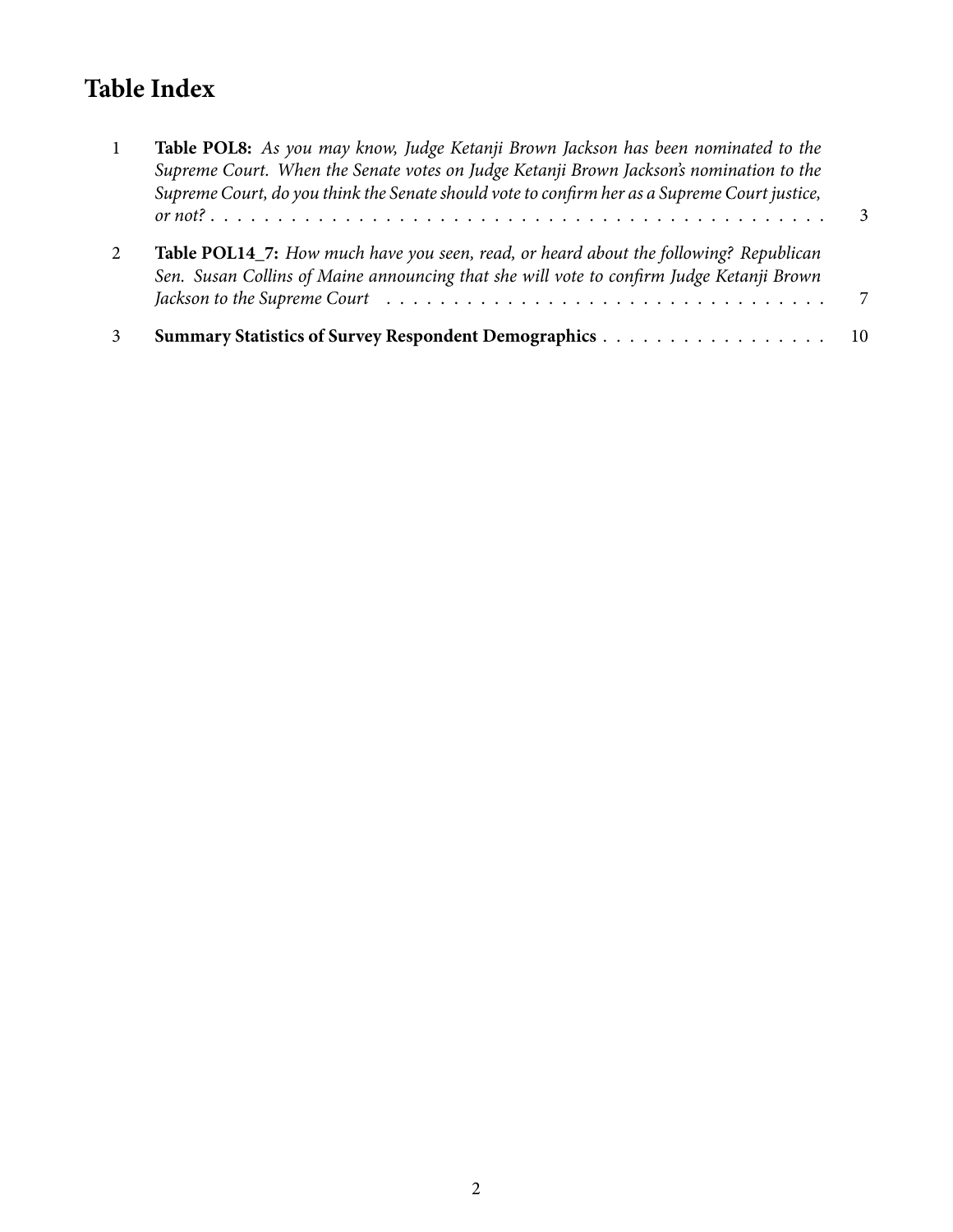## **Crosstabulation Results by Respondent Demographics**

Table POL8: As you may know, Judge Ketanji Brown Jackson has been nominated to the Supreme Court. When the Senate votes on Judge Ketanji Brown Jackson's nomination to the Supreme Court, do you think the Senate should vote to confirm her as a Supreme Court justice, or not?

<span id="page-2-0"></span>

|                          |                             |                     | Don't know / No |                |
|--------------------------|-----------------------------|---------------------|-----------------|----------------|
| Demographic              | Vote to confirm             | Vote not to confirm | opinion         | <b>Total N</b> |
| Registered Voters        | 49%<br>(987)                | 26\%<br>(515)       | 25%<br>(501)    | 2003           |
| Gender: Male             | 50%<br>(467)                | 30%<br>(282)        | $21\%$<br>(195) | 944            |
| Gender: Female           | 49%<br>(520)                | 22%<br>(232)        | 29%<br>(307)    | 1059           |
| Age: 18-34               | 44\%<br>(228)               | 14%<br>(71)         | 42%<br>(217)    | 516            |
| Age: 35-44               | 49%<br>(150)                | 22\%<br>(67)        | 29%<br>(90)     | 308            |
| Age: 45-64               | 48\%<br>(324)               | 31%<br>(210)        | 22%<br>(147)    | 681            |
| Age: $65+$               | 57\%<br>$\left( 284\right)$ | 34%<br>(167)        | $9\%$<br>(47)   | 499            |
| GenZers: 1997-2012       | 42\%<br>(83)                | 13%<br>(26)         | 45%<br>(91)     | 201            |
| Millennials: 1981-1996   | 46\%<br>(237)               | 18%<br>(91)         | 37%<br>(190)    | 518            |
| GenXers: 1965-1980       | 50%<br>(237)                | 27%<br>(128)        | 23%<br>(110)    | 474            |
| Baby Boomers: 1946-1964  | 53%<br>(396)                | 33%<br>(242)        | 14\%<br>(105)   | 744            |
| PID: Dem (no lean)       | 78\%<br>(584)               | 7%<br>(53)          | 15%<br>(113)    | 750            |
| PID: Ind (no lean)       | 43\%<br>(226)               | 19%<br>(97)         | 38%<br>(199)    | 522            |
| PID: Rep (no lean)       | 24\%<br>(178)               | 50%<br>(364)        | 26\%<br>(190)   | 732            |
| PID/Gender: Dem Men      | 79%<br>(264)                | 10%<br>(33)         | $11\%$<br>(36)  | 333            |
| PID/Gender: Dem Women    | 77\%<br>(320)               | $5\%$<br>(20)       | $18\%$<br>(77)  | 416            |
| PID/Gender: Ind Men      | 45%<br>(112)                | 22%<br>(55)         | 33%<br>(83)     | 249            |
| PID/Gender: Ind Women    | 42\%<br>(114)               | 16%<br>(42)         | 43%<br>(116)    | 272            |
| PID/Gender: Rep Men      | 25%<br>(92)                 | 54\%<br>(194)       | 21%<br>(76)     | 362            |
| PID/Gender: Rep Women    | 23\%<br>(86)                | 46%<br>(170)        | $31\%$<br>(114) | 370            |
| Ideo: Liberal (1-3)      | 84\%<br>(476)               | 7%<br>(39)          | $9\%$<br>(54)   | 569            |
| Ideo: Moderate (4)       | 58\%<br>(312)               | $11\%$<br>(61)      | 30%<br>(163)    | 537            |
| Ideo: Conservative (5-7) | 23\%<br>(177)               | 53\%<br>(407)       | 24\%<br>(180)   | 764            |
| Educ: < College          | $46\%$<br>(555)             | $26\%$<br>(311)     | 28\%<br>(343)   | 1209           |
| Educ: Bachelors degree   | 50%<br>(253)                | 27%<br>(135)        | 23\%<br>(114)   | 503            |
| Educ: Post-grad          | 62\%<br>(180)               | 23%<br>(68)         | 15%<br>(44)     | 291            |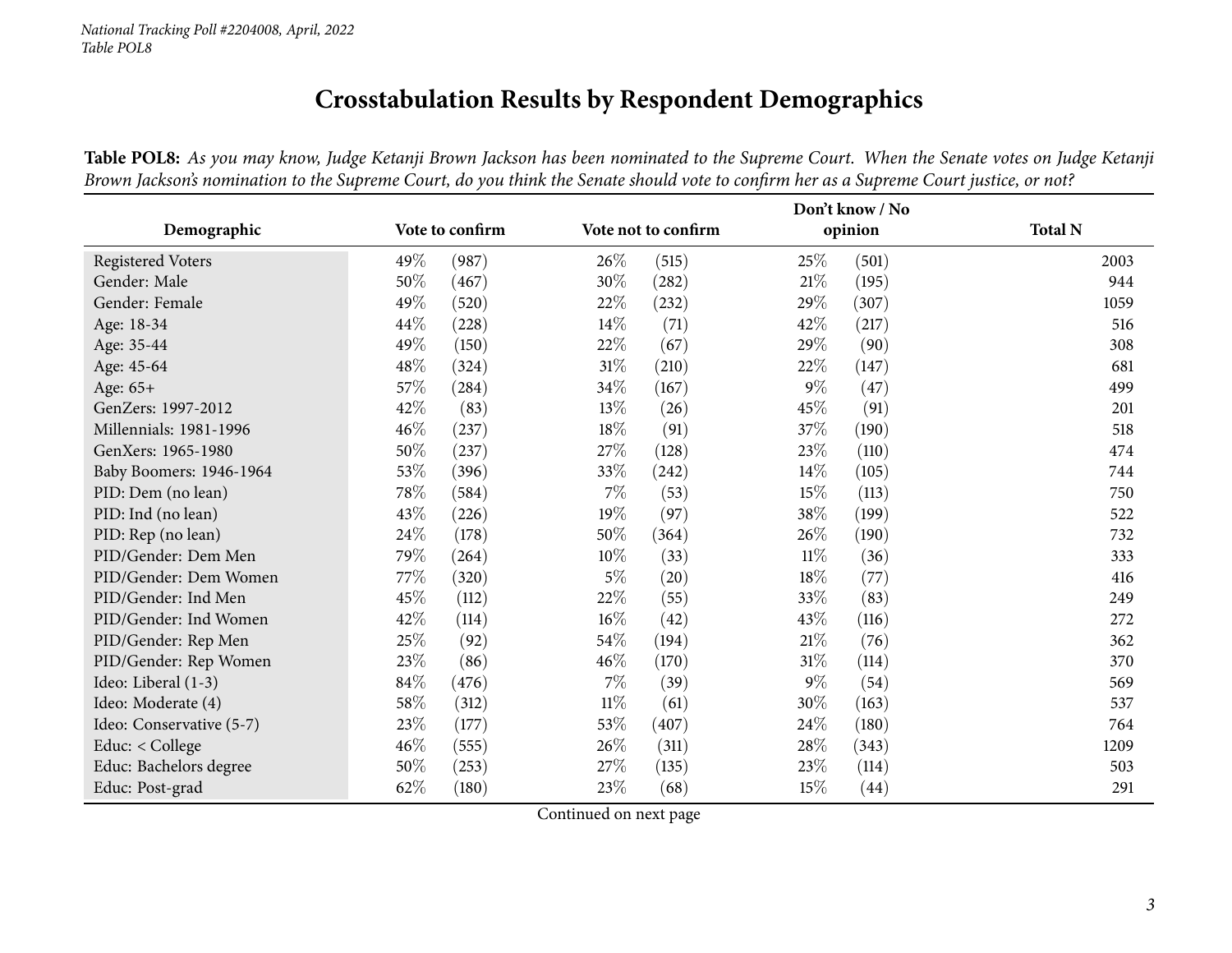|                                   |                 |                     | Don't know / No |                |
|-----------------------------------|-----------------|---------------------|-----------------|----------------|
| Demographic                       | Vote to confirm | Vote not to confirm | opinion         | <b>Total N</b> |
| Registered Voters                 | 49%<br>(987)    | 26%<br>(515)        | 25%<br>(501)    | 2003           |
| Income: Under 50k                 | 47%<br>(396)    | 24%<br>(199)        | 29%<br>(247)    | 842            |
| Income: 50k-100k                  | 47\%<br>(346)   | 29%<br>(214)        | 24%<br>(181)    | 741            |
| Income: 100k+                     | 59%<br>(246)    | 24%<br>(101)        | 17%<br>(73)     | 420            |
| Ethnicity: White                  | 46%<br>(713)    | 30%<br>(456)        | 24%<br>(364)    | 1534           |
| Ethnicity: Hispanic               | 49%<br>(110)    | 19%<br>(42)         | 32%<br>(71)     | 223            |
| Ethnicity: Black                  | 65%<br>(170)    | 10%<br>(27)         | $25\%$<br>(64)  | 260            |
| Ethnicity: Other                  | 50%<br>(105)    | 15%<br>(32)         | 35%<br>(73)     | 209            |
| All Christian                     | 45%<br>(449)    | 34%<br>(339)        | 21%<br>(205)    | 992            |
| All Non-Christian                 | 61\%<br>(65)    | 23%<br>(24)         | 16%<br>(17)     | 106            |
| Atheist                           | 66%<br>(58)     | $11\%$<br>(10)      | 23%<br>(20)     | 88             |
| Agnostic/Nothing in particular    | 53%<br>(280)    | 14%<br>(73)         | 33%<br>(172)    | 525            |
| Something Else                    | 46%<br>(136)    | 24%<br>(69)         | 30%<br>(88)     | 292            |
| Religious Non-Protestant/Catholic | 58%<br>(75)     | 24%<br>(31)         | 18%<br>(24)     | 130            |
| Evangelical                       | 40%<br>(201)    | 37%<br>(187)        | 22%<br>(113)    | 501            |
| Non-Evangelical                   | 49%<br>(369)    | 28%<br>(212)        | 23%<br>(173)    | 754            |
| Community: Urban                  | 57%<br>(274)    | 19%<br>(93)         | 23%<br>(112)    | 479            |
| Community: Suburban               | $51\%$<br>(514) | 25%<br>(251)        | 24%<br>(243)    | 1009           |
| Community: Rural                  | 39%<br>(199)    | 33%<br>(170)        | 28%<br>(146)    | 515            |
| <b>Employ: Private Sector</b>     | 52%<br>(370)    | 24%<br>(168)        | 24%<br>(173)    | 710            |
| <b>Employ: Government</b>         | 49%<br>(65)     | 24%<br>(32)         | 27%<br>(37)     | 133            |
| Employ: Self-Employed             | 47%<br>(73)     | 20%<br>(32)         | 33%<br>(50)     | 155            |
| Employ: Homemaker                 | 39%<br>(41)     | 32%<br>(34)         | 30%<br>(32)     | 107            |
| Employ: Student                   | 36%<br>(27)     | 16%<br>(12)         | 48%<br>(36)     | 75             |
| Employ: Retired                   | 55%<br>(309)    | 33%<br>(185)        | 12%<br>(67)     | 562            |
| Employ: Unemployed                | 44\%<br>(69)    | 17%<br>(28)         | 39%<br>(61)     | 158            |
| Employ: Other                     | 33%<br>(34)     | 23%<br>(24)         | 44%<br>(46)     | 104            |
| Military HH: Yes                  | 46%<br>(157)    | 36%<br>(123)        | 18%<br>(63)     | 342            |
| Military HH: No                   | 50%<br>(831)    | 24%<br>(392)        | 26%<br>(438)    | 1661           |
| RD/WT: Right Direction            | $81\%$<br>(515) | $5\%$<br>(31)       | 14%<br>(88)     | 634            |
| RD/WT: Wrong Track                | 35%<br>(473)    | 35%<br>(484)        | 30%<br>(413)    | 1369           |

Table POL8: As you may know, Judge Ketanji Brown Jackson has been nominated to the Supreme Court. When the Senate votes on Judge Ketanji Brown Jackson's nomination to the Supreme Court, do you think the Senate should vote to confirm her as a Supreme Court justice, or not?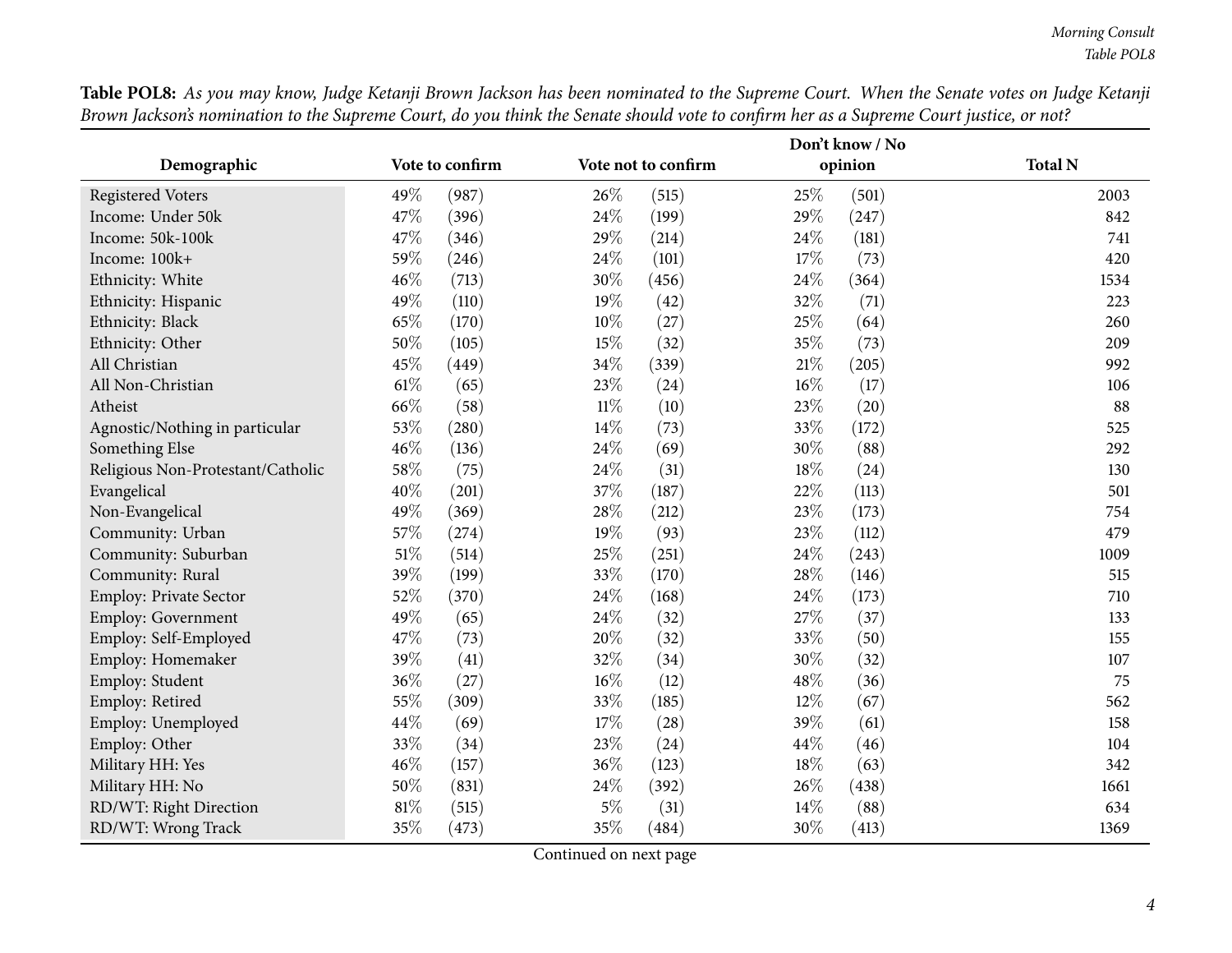|                                      |                 |                     | Don't know / No |                |
|--------------------------------------|-----------------|---------------------|-----------------|----------------|
| Demographic                          | Vote to confirm | Vote not to confirm | opinion         | <b>Total N</b> |
| <b>Registered Voters</b>             | 49%<br>(987)    | 26%<br>(515)        | 25%<br>(501)    | 2003           |
| Biden Job Approve                    | 81\%<br>(685)   | $5\%$<br>(46)       | 13%<br>(112)    | 842            |
| Biden Job Disapprove                 | 27\%<br>(293)   | $42\%$<br>(461)     | 31%<br>(346)    | 1100           |
| <b>Biden Job Strongly Approve</b>    | 86%<br>(300)    | 7%<br>(24)          | 7%<br>(25)      | 349            |
| Biden Job Somewhat Approve           | 78%<br>(385)    | $4\%$<br>(22)       | 18%<br>(87)     | 494            |
| Biden Job Somewhat Disapprove        | 56\%<br>(144)   | $10\%$<br>(26)      | 34\%<br>(89)    | 259            |
| <b>Biden Job Strongly Disapprove</b> | 18%<br>(149)    | 52%<br>(435)        | 31%<br>(257)    | 841            |
| Favorable of Biden                   | 80%<br>(692)    | $5\%$<br>(44)       | 14\%<br>(124)   | 860            |
| Unfavorable of Biden                 | 26\%<br>(282)   | 43%<br>(459)        | 31%<br>(336)    | 1077           |
| Very Favorable of Biden              | 84%<br>(318)    | 7%<br>(26)          | $9\%$<br>(34)   | 378            |
| Somewhat Favorable of Biden          | 78%<br>(374)    | $4\%$<br>(17)       | 19%<br>(91)     | 482            |
| Somewhat Unfavorable of Biden        | 56%<br>(128)    | 10%<br>(22)         | 34%<br>(77)     | 227            |
| Very Unfavorable of Biden            | 18%<br>(154)    | 51%<br>(437)        | 31%<br>(260)    | 850            |
| #1 Issue: Economy                    | 44\%<br>(341)   | 28%<br>(216)        | 28%<br>(220)    | 777            |
| #1 Issue: Security                   | 30%<br>(103)    | 44%<br>(151)        | 25%<br>(86)     | 341            |
| #1 Issue: Health Care                | 70%<br>(130)    | 10%<br>(18)         | 20%<br>(37)     | 184            |
| #1 Issue: Medicare / Social Security | 65%<br>(129)    | 19%<br>(38)         | 16%<br>(31)     | 198            |
| #1 Issue: Women's Issues             | 70%<br>(81)     | 12%<br>(13)         | 18%<br>(21)     | 115            |
| #1 Issue: Education                  | 53%<br>(51)     | 12%<br>(12)         | 34%<br>(33)     | 95             |
| #1 Issue: Energy                     | 55%<br>(88)     | 20%<br>(32)         | 24%<br>(39)     | 159            |
| #1 Issue: Other                      | 49%<br>(65)     | 25%<br>(33)         | 26%<br>(34)     | 133            |
| 2020 Vote: Joe Biden                 | 80%<br>(756)    | $5\%$<br>(50)       | 15%<br>(143)    | 948            |
| 2020 Vote: Donald Trump              | 22%<br>(187)    | 51%<br>(439)        | 28%<br>(240)    | 866            |
| 2020 Vote: Didn't Vote               | 24\%<br>(37)    | 13%<br>(20)         | 63%<br>(97)     | 153            |
| 2018 House Vote: Democrat            | 79%<br>(579)    | $8\%$<br>(58)       | 13%<br>(93)     | 730            |
| 2018 House Vote: Republican          | 24%<br>(174)    | 52%<br>(383)        | 24%<br>(178)    | 735            |
| 2016 Vote: Hillary Clinton           | 82%<br>(572)    | $6\%$<br>(41)       | 12%<br>(81)     | 694            |
| 2016 Vote: Donald Trump              | 23%<br>(176)    | 52%<br>(400)        | 25%<br>(191)    | 767            |
| 2016 Vote: Other                     | 52%<br>(53)     | 15%<br>(15)         | 33%<br>(33)     | 101            |
| 2016 Vote: Didn't Vote               | 42%<br>(186)    | 13%<br>(58)         | 45%<br>(196)    | 441            |

Table POL8: As you may know, Judge Ketanji Brown Jackson has been nominated to the Supreme Court. When the Senate votes on Judge Ketanji Brown Jackson's nomination to the Supreme Court, do you think the Senate should vote to confirm her as a Supreme Court justice, or not?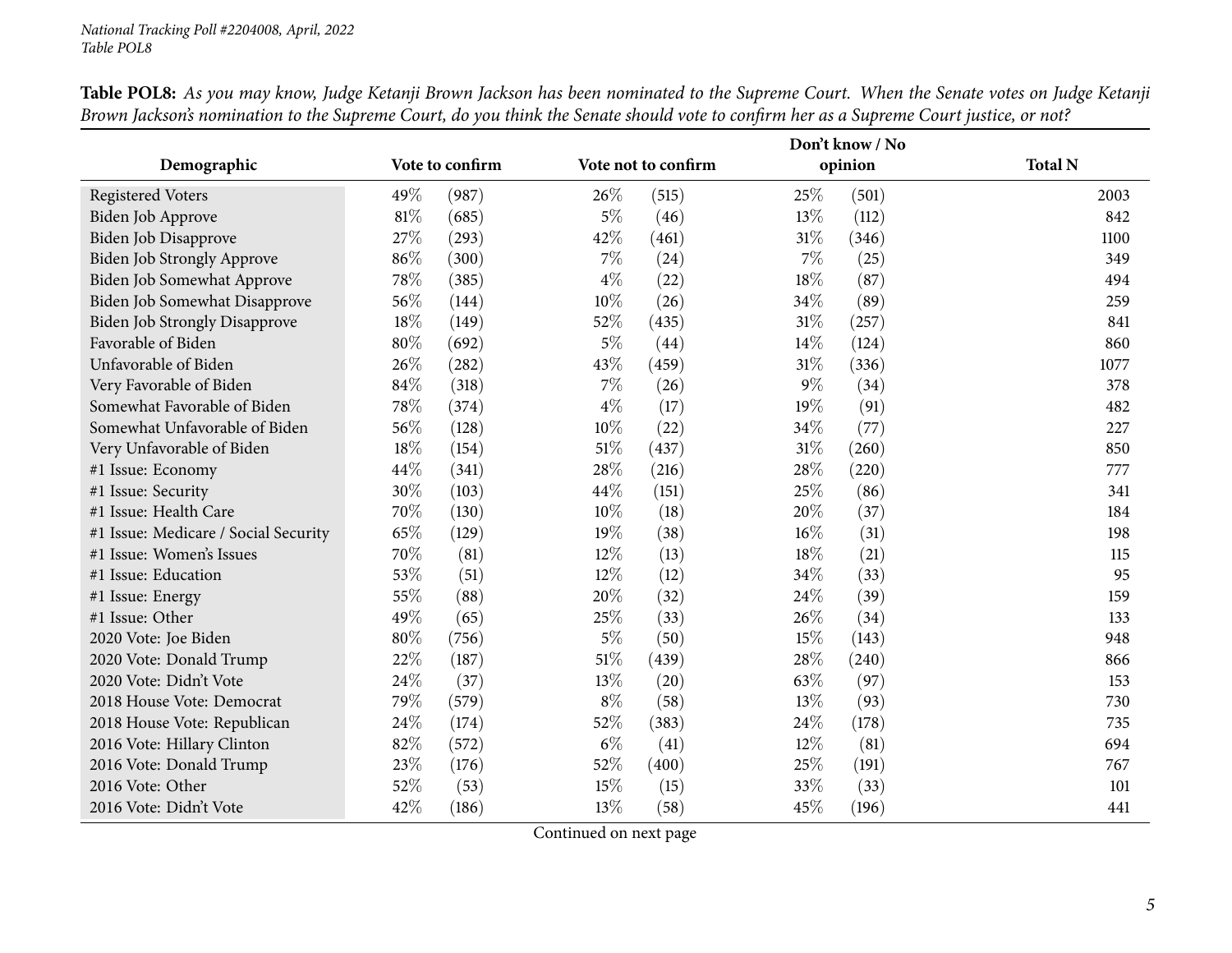|                                    |        |                 |        |                     |     | Don't know / No |                |
|------------------------------------|--------|-----------------|--------|---------------------|-----|-----------------|----------------|
| Demographic                        |        | Vote to confirm |        | Vote not to confirm |     | opinion         | <b>Total N</b> |
| Registered Voters                  | 49\%   | (987)           | 26%    | (515)               | 25% | (501)           | 2003           |
| Voted in 2014: Yes                 | 53\%   | (709)           | $30\%$ | (395)               | 17% | (229)           | 1334           |
| Voted in 2014: No                  | 42\%   | (278)           | 18\%   | (119)               | 41% | (272)           | 669            |
| 4-Region: Northeast                | $56\%$ | (198)           | 19%    | (69)                | 25% | (87)            | 354            |
| 4-Region: Midwest                  | 45%    | (199)           | 30%    | (134)               | 25% | (113)           | 446            |
| 4-Region: South                    | 45%    | (340)           | 27%    | (202)               | 28% | (206)           | 747            |
| 4-Region: West                     | 55%    | (251)           | 24\%   | (110)               | 21% | (95)            | 456            |
| Party: Democrat/Leans Democrat     | 79\%   | (684)           | $6\%$  | (56)                | 15% | (127)           | 867            |
| Party: Republican/Leans Republican | 24\%   | (203)           | 49\%   | (415)               | 27% | (232)           | 850            |

Table POL8: As you may know, Judge Ketanji Brown Jackson has been nominated to the Supreme Court. When the Senate votes on Judge Ketanji Brown Jackson's nomination to the Supreme Court, do you think the Senate should vote to confirm her as a Supreme Court justice, or not?

*Note:* Row proportions may total to larger than one-hundred percen<sup>t</sup> due to rounding. For more information visit [MorningConsultIntelligence.com](https://morningconsultintelligence.com).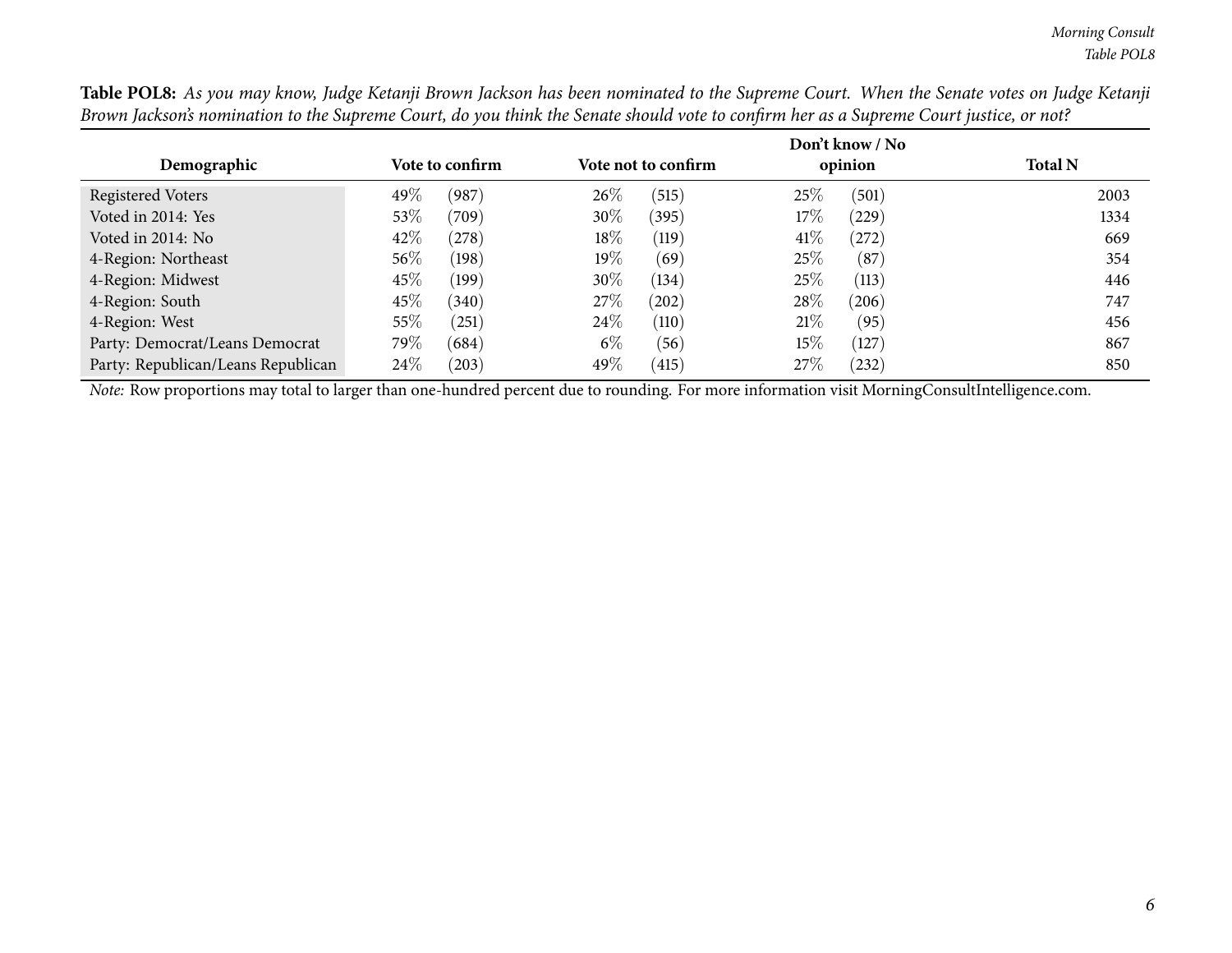<span id="page-6-0"></span>

| Demographic              |        | ပ<br>A lot |        | Some  |        | Not much |        | Nothing at all | <b>Total N</b> |
|--------------------------|--------|------------|--------|-------|--------|----------|--------|----------------|----------------|
| <b>Registered Voters</b> | 13%    | (256)      | 30%    | (599) | 19%    | (385)    | 38%    | (763)          | 2003           |
| Gender: Male             | $16\%$ | (152)      | 33%    | (314) | 19%    | (175)    | 32%    | (303)          | 944            |
| Gender: Female           | 10%    | (104)      | 27%    | (285) | 20%    | (211)    | 43%    | (459)          | 1059           |
| Age: 18-34               | $11\%$ | (54)       | 24%    | (122) | $21\%$ | (110)    | 44%    | (229)          | 516            |
| Age: 35-44               | $8\%$  | (24)       | 24\%   | (74)  | 27%    | (83)     | $41\%$ | (127)          | 308            |
| Age: 45-64               | 12%    | (79)       | 30%    | (203) | 18%    | (123)    | 41\%   | (276)          | 681            |
| Age: 65+                 | 20%    | (99)       | 40%    | (199) | 14%    | (70)     | 26%    | (131)          | 499            |
| GenZers: 1997-2012       | $11\%$ | (21)       | $21\%$ | (42)  | 19%    | (38)     | 50%    | (99)           | 201            |
| Millennials: 1981-1996   | $10\%$ | (50)       | 26%    | (133) | 23%    | (122)    | 41\%   | (213)          | 518            |
| GenXers: 1965-1980       | $8\%$  | (38)       | 28%    | (133) | 23%    | (108)    | $41\%$ | (195)          | 474            |
| Baby Boomers: 1946-1964  | 17%    | (130)      | 36%    | (265) | 15%    | (111)    | 32%    | (238)          | 744            |
| PID: Dem (no lean)       | 18%    | (132)      | 33%    | (248) | 19%    | (146)    | 30%    | (224)          | 750            |
| PID: Ind (no lean)       | 10%    | (52)       | 29%    | (152) | 18%    | (92)     | 43%    | (225)          | 522            |
| PID: Rep (no lean)       | 10%    | (71)       | 27%    | (199) | 20%    | (148)    | 43%    | (314)          | 732            |
| PID/Gender: Dem Men      | 24\%   | (81)       | 35%    | (116) | 15%    | (51)     | 26%    | (85)           | 333            |
| PID/Gender: Dem Women    | 12%    | (51)       | 32%    | (132) | 23%    | (95)     | 33%    | (138)          | 416            |
| PID/Gender: Ind Men      | $11\%$ | (29)       | $31\%$ | (76)  | 18%    | (46)     | 39%    | (98)           | 249            |
| PID/Gender: Ind Women    | $9\%$  | (24)       | 28%    | (76)  | 17%    | (46)     | 47%    | (127)          | 272            |
| PID/Gender: Rep Men      | 12%    | (43)       | 33%    | (121) | 22%    | (78)     | 33%    | (120)          | 362            |
| PID/Gender: Rep Women    | $8\%$  | (29)       | $21\%$ | (77)  | 19%    | (70)     | 52%    | (194)          | 370            |
| Ideo: Liberal (1-3)      | 20%    | (111)      | 35%    | (202) | 20%    | (113)    | 25%    | (143)          | 569            |
| Ideo: Moderate (4)       | 13%    | (69)       | $31\%$ | (167) | 22%    | (116)    | 34%    | (185)          | 537            |
| Ideo: Conservative (5-7) | $9\%$  | (68)       | 28%    | (216) | 18%    | (135)    | 45%    | (345)          | 764            |
| Educ: < College          | 10%    | (120)      | 26%    | (320) | 19%    | (230)    | 45%    | (539)          | 1209           |
| Educ: Bachelors degree   | $14\%$ | (70)       | 32%    | (162) | 23%    | (114)    | $31\%$ | (157)          | 503            |
| Educ: Post-grad          | 23%    | (67)       | 40%    | (117) | 14%    | (41)     | 23%    | (67)           | 291            |
| Income: Under 50k        | $11\%$ | (95)       | 24%    | (202) | 20%    | (169)    | 45%    | (377)          | 842            |
| Income: 50k-100k         | 13%    | (95)       | 31%    | (230) | 19%    | (142)    | 37%    | (273)          | 741            |
| Income: 100k+            | $16\%$ | (65)       | 40%    | (167) | 18%    | (74)     | 27%    | (113)          | 420            |
| Ethnicity: White         | 13%    | (197)      | $31\%$ | (474) | 17%    | (262)    | 39%    | (601)          | 1534           |
| Ethnicity: Hispanic      | 12%    | (26)       | 30%    | (67)  | 22%    | (50)     | 36%    | (80)           | 223            |
| Ethnicity: Black         | 16%    | (42)       | 26%    | (67)  | 24%    | (64)     | 34%    | (88)           | 260            |

Table POL14\_7: How much have you seen, read, or heard about the following? Republican Sen. Susan Collins of Maine announcing that she will vote to confirm Judge Ketanji Brown Jackson to the Supreme Court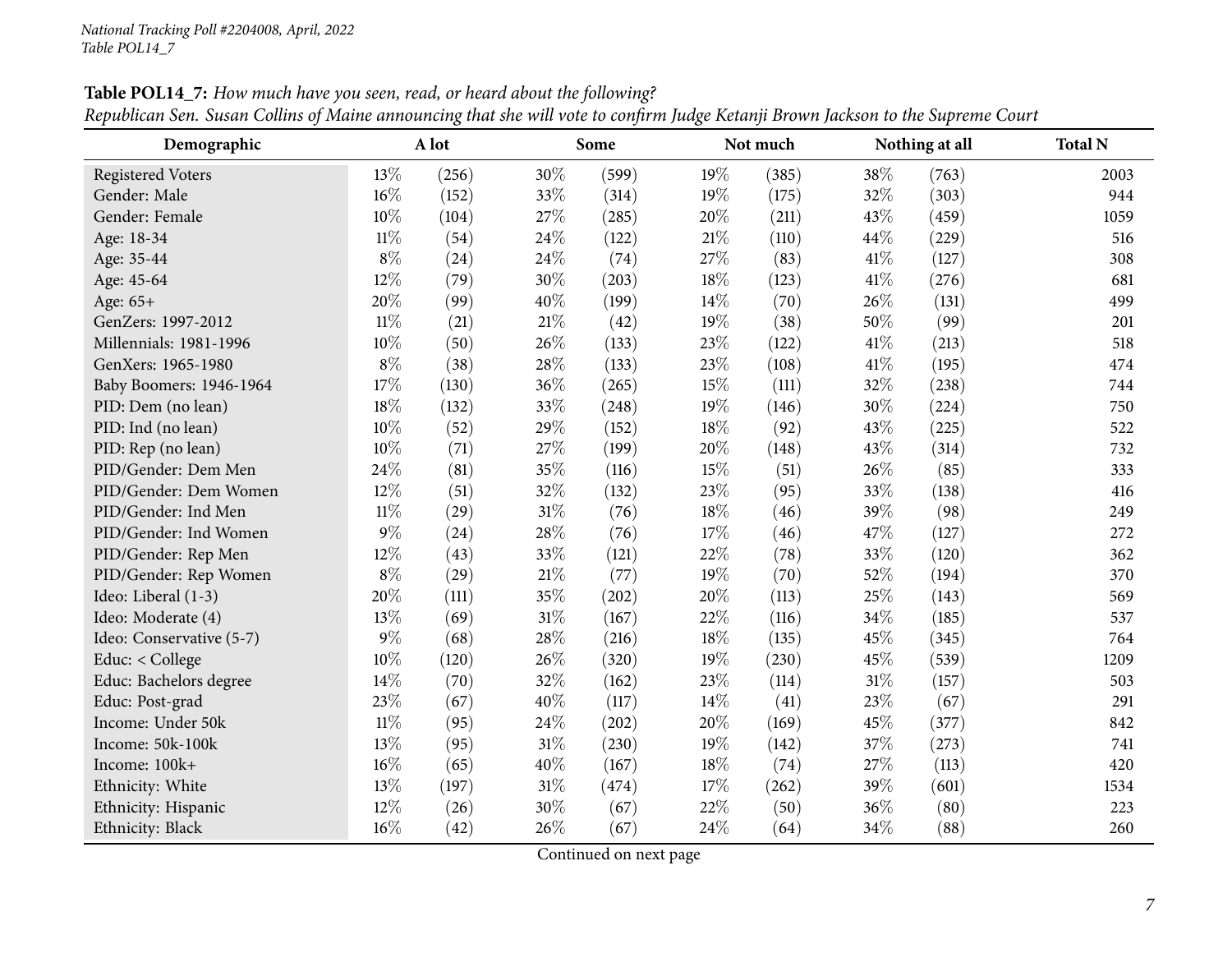#### *Morning Consult Table POL14\_7*

| Demographic                          |        | o<br>A lot |        | Some  |     | Not much |      | Nothing at all | <b>Total N</b> |
|--------------------------------------|--------|------------|--------|-------|-----|----------|------|----------------|----------------|
| <b>Registered Voters</b>             | 13%    | (256)      | 30%    | (599) | 19% | (385)    | 38%  | (763)          | 2003           |
| Ethnicity: Other                     | $8\%$  | (17)       | 28%    | (58)  | 29% | (60)     | 35%  | (73)           | 209            |
| All Christian                        | 13%    | (133)      | 33%    | (327) | 16% | (154)    | 38%  | (377)          | 992            |
| All Non-Christian                    | $21\%$ | (22)       | 28\%   | (30)  | 32% | (34)     | 19%  | (20)           | 106            |
| Atheist                              | $6\%$  | (5)        | 33%    | (29)  | 19% | (17)     | 42%  | (37)           | 88             |
| Agnostic/Nothing in particular       | 13%    | (70)       | 26%    | (138) | 21% | (111)    | 39%  | (206)          | 525            |
| Something Else                       | $9\%$  | (25)       | 26%    | (75)  | 24% | (69)     | 42%  | (123)          | 292            |
| Religious Non-Protestant/Catholic    | 21%    | (28)       | 27%    | (35)  | 26% | (34)     | 25%  | (33)           | 130            |
| Evangelical                          | $11\%$ | (53)       | 29%    | (147) | 19% | (94)     | 41%  | (207)          | 501            |
| Non-Evangelical                      | 13%    | (98)       | 33%    | (249) | 17% | (128)    | 37%  | (278)          | 754            |
| Community: Urban                     | 16%    | (79)       | 35%    | (168) | 18% | (88)     | 30%  | (145)          | 479            |
| Community: Suburban                  | 13%    | (133)      | 31%    | (312) | 21% | (216)    | 35%  | (348)          | 1009           |
| Community: Rural                     | 9%     | (45)       | 23%    | (119) | 16% | (82)     | 52%  | (270)          | 515            |
| <b>Employ: Private Sector</b>        | 12%    | (83)       | 32%    | (229) | 19% | (138)    | 37%  | (260)          | 710            |
| <b>Employ: Government</b>            | 14%    | (19)       | 30%    | (40)  | 20% | (27)     | 35%  | (47)           | 133            |
| Employ: Self-Employed                | 14%    | (22)       | $21\%$ | (33)  | 21% | (33)     | 43\% | (66)           | 155            |
| Employ: Homemaker                    | $5\%$  | (5)        | 23%    | (24)  | 24% | (26)     | 48%  | (52)           | 107            |
| Employ: Student                      | $6\%$  | (4)        | 14%    | (10)  | 24% | (18)     | 57%  | (42)           | 75             |
| Employ: Retired                      | 17%    | (94)       | 37%    | (207) | 14% | (78)     | 32%  | (182)          | 562            |
| Employ: Unemployed                   | 7%     | (11)       | 15%    | (23)  | 30% | (47)     | 48%  | (77)           | 158            |
| Employ: Other                        | 16%    | (17)       | $31\%$ | (32)  | 17% | (18)     | 36%  | (37)           | 104            |
| Military HH: Yes                     | 14%    | (47)       | 35%    | (119) | 16% | (54)     | 36%  | (122)          | 342            |
| Military HH: No                      | 13%    | (209)      | 29%    | (480) | 20% | (331)    | 39%  | (641)          | 1661           |
| RD/WT: Right Direction               | 19%    | (122)      | 36%    | (226) | 17% | (109)    | 28%  | (176)          | 634            |
| RD/WT: Wrong Track                   | 10%    | (133)      | 27%    | (373) | 20% | (276)    | 43%  | (587)          | 1369           |
| Biden Job Approve                    | 17%    | (145)      | 35%    | (297) | 19% | (159)    | 29%  | (241)          | 842            |
| <b>Biden Job Disapprove</b>          | 10%    | (108)      | 26%    | (291) | 20% | (222)    | 44%  | (479)          | 1100           |
| <b>Biden Job Strongly Approve</b>    | 27%    | (92)       | 39%    | (136) | 17% | (59)     | 18%  | (61)           | 349            |
| Biden Job Somewhat Approve           | $11\%$ | (53)       | 33%    | (162) | 20% | (100)    | 36%  | (179)          | 494            |
| Biden Job Somewhat Disapprove        | 9%     | $^{(24)}$  | 26%    | (67)  | 25% | (65)     | 40%  | (104)          | 259            |
| <b>Biden Job Strongly Disapprove</b> | 10%    | (84)       | 27%    | (224) | 19% | (158)    | 45%  | (375)          | 841            |

Table POL14\_7: How much have you seen, read, or heard about the following? Republican Sen. Susan Collins of Maine announcing that she will vote to confirm Judge Ketanji Brown Jackson to the Supreme Court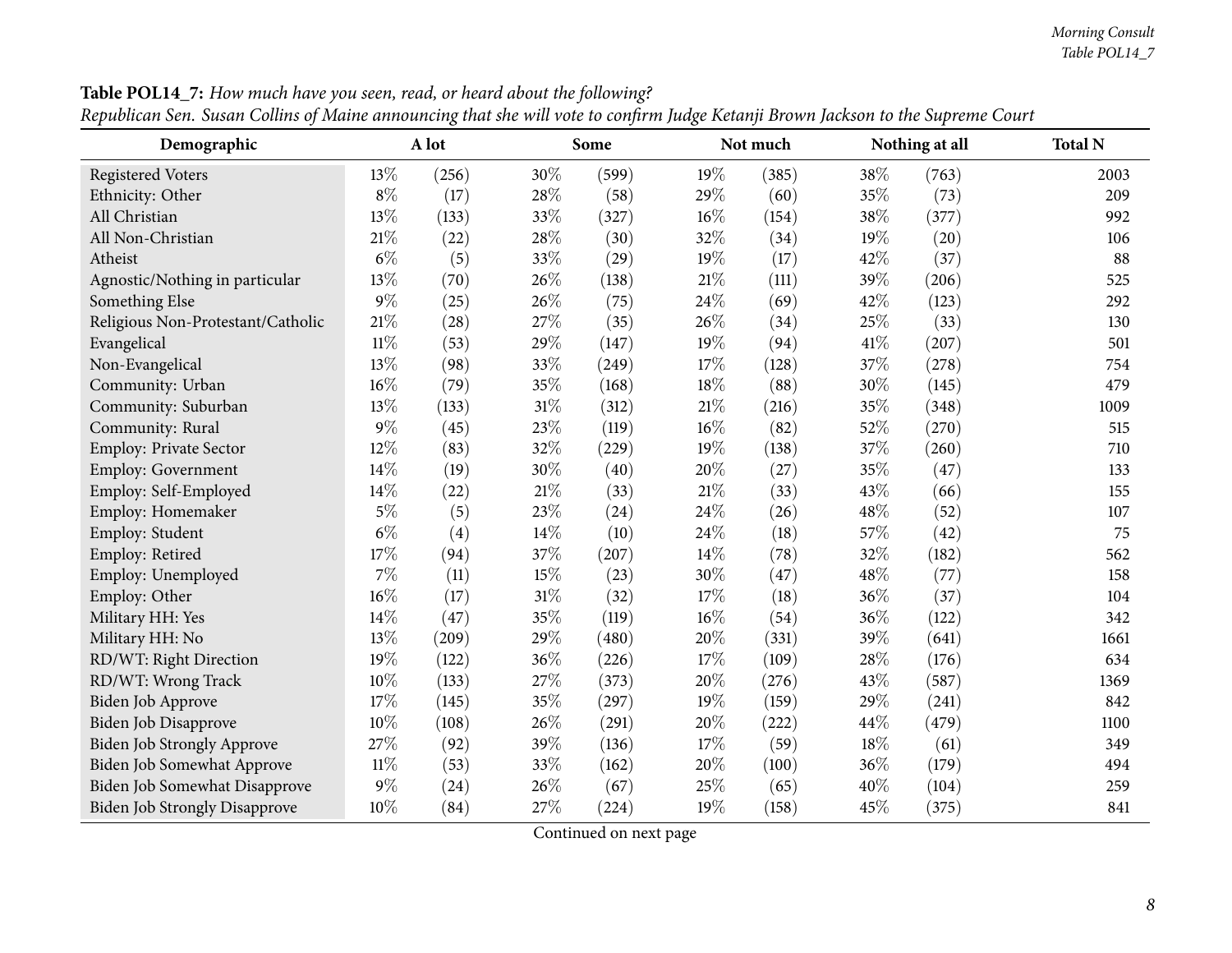| Demographic                          |        | A lot |        | Some  |        | Not much |      | Nothing at all | <b>Total N</b> |
|--------------------------------------|--------|-------|--------|-------|--------|----------|------|----------------|----------------|
| <b>Registered Voters</b>             | 13%    | (256) | 30%    | (599) | 19%    | (385)    | 38%  | (763)          | 2003           |
| Favorable of Biden                   | 18%    | (153) | 35%    | (303) | 18%    | (157)    | 29%  | (247)          | 860            |
| Unfavorable of Biden                 | $9\%$  | (99)  | 26%    | (285) | 20%    | (213)    | 45%  | (480)          | 1077           |
| Very Favorable of Biden              | 26%    | (99)  | 37%    | (142) | 17%    | (64)     | 19%  | (73)           | 378            |
| Somewhat Favorable of Biden          | $11\%$ | (54)  | 33%    | (161) | 19%    | (94)     | 36%  | (174)          | 482            |
| Somewhat Unfavorable of Biden        | $7\%$  | (16)  | 26%    | (59)  | 24%    | (54)     | 43%  | (98)           | 227            |
| Very Unfavorable of Biden            | $10\%$ | (83)  | 27%    | (226) | 19%    | (158)    | 45%  | (382)          | 850            |
| #1 Issue: Economy                    | $11\%$ | (85)  | 28%    | (218) | 21\%   | (164)    | 40%  | (310)          | 777            |
| #1 Issue: Security                   | 10%    | (33)  | 30%    | (104) | $21\%$ | (71)     | 39%  | (133)          | 341            |
| #1 Issue: Health Care                | $16\%$ | (29)  | 35%    | (65)  | $11\%$ | (20)     | 38%  | (70)           | 184            |
| #1 Issue: Medicare / Social Security | 22%    | (43)  | 26%    | (52)  | 16%    | (32)     | 36%  | (71)           | 198            |
| #1 Issue: Women's Issues             | $10\%$ | (11)  | 37%    | (43)  | 17%    | (20)     | 36%  | (42)           | 115            |
| #1 Issue: Education                  | 14%    | (14)  | 22%    | (21)  | 24%    | (23)     | 40%  | (39)           | 95             |
| #1 Issue: Energy                     | 17%    | (27)  | 32%    | (50)  | 22%    | (34)     | 30%  | (47)           | 159            |
| #1 Issue: Other                      | 10%    | (13)  | 36%    | (48)  | 16%    | (21)     | 39%  | (51)           | 133            |
| 2020 Vote: Joe Biden                 | 18%    | (174) | 34%    | (324) | 17%    | (157)    | 31%  | (293)          | 948            |
| 2020 Vote: Donald Trump              | $8\%$  | (71)  | 27%    | (236) | $21\%$ | (185)    | 43%  | (374)          | 866            |
| 2020 Vote: Didn't Vote               | $6\%$  | (9)   | $20\%$ | (30)  | 23%    | (36)     | 51%  | (78)           | 153            |
| 2018 House Vote: Democrat            | 20%    | (144) | 35%    | (259) | 17%    | (127)    | 27%  | (200)          | 730            |
| 2018 House Vote: Republican          | 10%    | (72)  | 31%    | (227) | 19%    | (143)    | 40%  | (293)          | 735            |
| 2016 Vote: Hillary Clinton           | 20%    | (141) | 36%    | (249) | 16%    | (114)    | 28%  | (191)          | 694            |
| 2016 Vote: Donald Trump              | $8\%$  | (64)  | 29%    | (220) | 22%    | (167)    | 41\% | (315)          | 767            |
| 2016 Vote: Other                     | $11\%$ | (12)  | 31%    | (31)  | $16\%$ | (16)     | 42%  | (43)           | 101            |
| 2016 Vote: Didn't Vote               | $9\%$  | (39)  | 22%    | (98)  | 20%    | (89)     | 49%  | (214)          | 441            |
| Voted in 2014: Yes                   | $16\%$ | (212) | 34%    | (453) | 18%    | (237)    | 32%  | (432)          | 1334           |
| Voted in 2014: No                    | $6\%$  | (43)  | 22%    | (146) | 22%    | (148)    | 49%  | (331)          | 669            |
| 4-Region: Northeast                  | 18%    | (65)  | 32%    | (114) | 17%    | (60)     | 32%  | (114)          | 354            |
| 4-Region: Midwest                    | 12%    | (55)  | 28%    | (124) | $21\%$ | (91)     | 39%  | (176)          | 446            |
| 4-Region: South                      | $11\%$ | (80)  | 28%    | (209) | 18%    | (131)    | 44%  | (327)          | 747            |
| 4-Region: West                       | 12%    | (56)  | 33%    | (152) | 23%    | (103)    | 32%  | (146)          | 456            |
| Party: Democrat/Leans Democrat       | 17%    | (147) | 34%    | (297) | 18%    | (159)    | 30%  | (264)          | 867            |
| Party: Republican/Leans Republican   | $9\%$  | (79)  | 28%    | (234) | 20%    | (171)    | 43%  | (366)          | 850            |

Table POL14\_7: How much have you seen, read, or heard about the following? Republican Sen. Susan Collins of Maine announcing that she will vote to confirm Judge Ketanji Brown Jackson to the Supreme Court

*Note:* Row proportions may total to larger than one-hundred percen<sup>t</sup> due to rounding. For more information visit [MorningConsultIntelligence.com](https://morningconsultintelligence.com).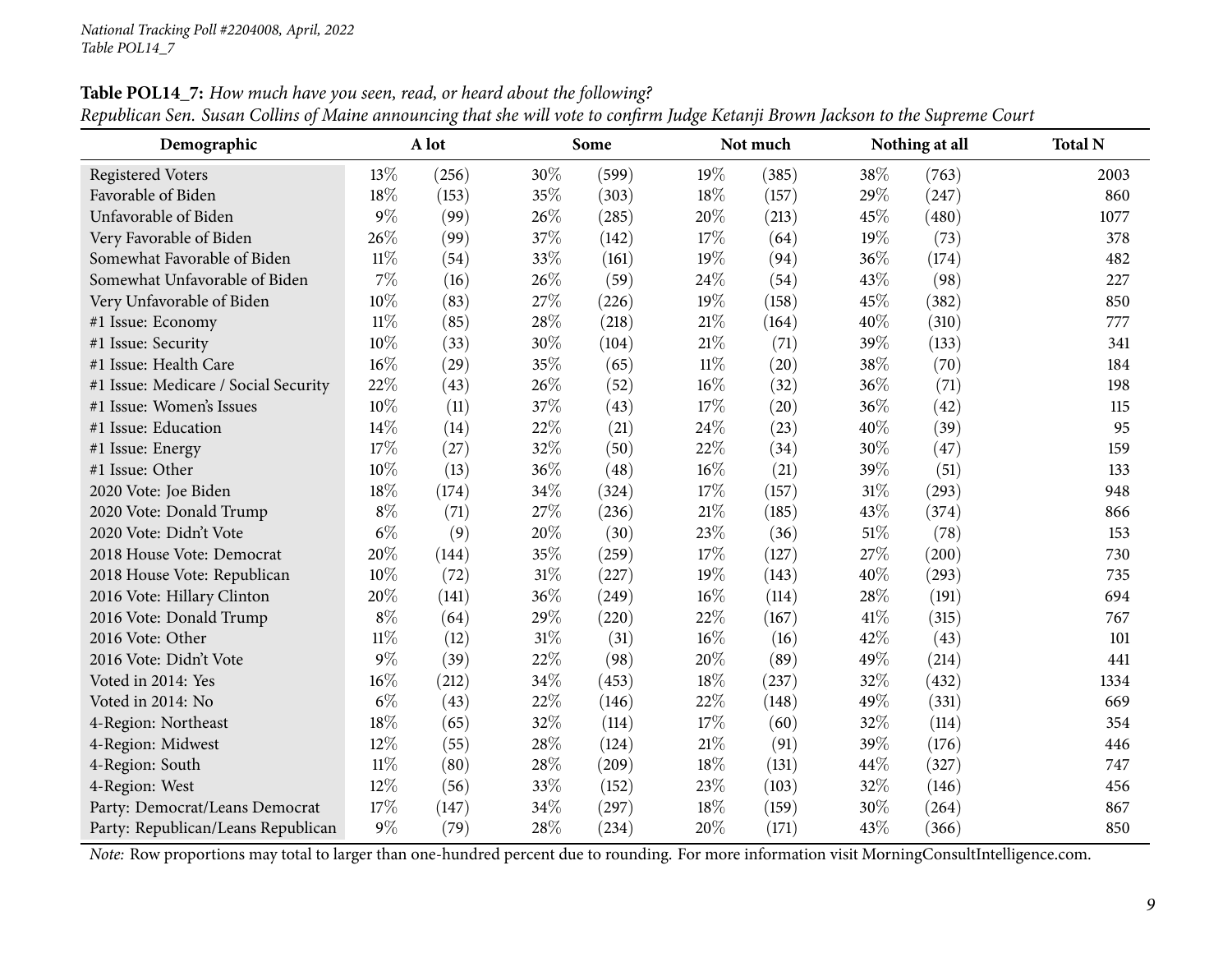# **Respondent Demographics Summary**

| Demographic      | Group                                                                                                                                                            | Frequency                                      | Percentage                                   |
|------------------|------------------------------------------------------------------------------------------------------------------------------------------------------------------|------------------------------------------------|----------------------------------------------|
| xdemAll          | <b>Registered Voters</b>                                                                                                                                         | 2003                                           | 100%                                         |
| xdemGender       | Gender: Male<br>Gender: Female<br>$\overline{N}$                                                                                                                 | 944<br>1059<br>2003                            | 47\%<br>53%                                  |
| age              | Age: 18-34<br>Age: 35-44<br>Age: 45-64<br>Age: 65+<br>$\boldsymbol{N}$                                                                                           | 516<br>308<br>681<br>499<br>2003               | 26%<br>15%<br>34%<br>25%                     |
| demAgeGeneration | GenZers: 1997-2012<br><b>Millennials: 1981-1996</b><br>GenXers: 1965-1980<br>Baby Boomers: 1946-1964<br>$\boldsymbol{N}$                                         | 201<br>518<br>474<br>744<br>1937               | 10%<br>26%<br>24\%<br>37%                    |
| xpid3            | PID: Dem (no lean)<br>PID: Ind (no lean)<br>PID: Rep (no lean)<br>$\overline{N}$                                                                                 | 750<br>522<br>732<br>2003                      | 37%<br>26\%<br>37%                           |
| xpidGender       | PID/Gender: Dem Men<br>PID/Gender: Dem Women<br>PID/Gender: Ind Men<br>PID/Gender: Ind Women<br>PID/Gender: Rep Men<br>PID/Gender: Rep Women<br>$\boldsymbol{N}$ | 333<br>416<br>249<br>272<br>362<br>370<br>2003 | 17%<br>21%<br>$12\%$<br>$14\%$<br>18%<br>18% |
| xdemIdeo3        | Ideo: Liberal (1-3)<br>Ideo: Moderate (4)<br>Ideo: Conservative (5-7)<br>$\boldsymbol{N}$                                                                        | 569<br>537<br>764<br>1869                      | $28\%$<br>27%<br>38\%                        |
| xeduc3           | Educ: < College<br>Educ: Bachelors degree<br>Educ: Post-grad<br>$\boldsymbol{N}$                                                                                 | 1209<br>503<br>291<br>2003                     | $60\%$<br>25%<br>15%                         |

#### <span id="page-9-0"></span>**Summary Statistics of Survey Respondent Demographics**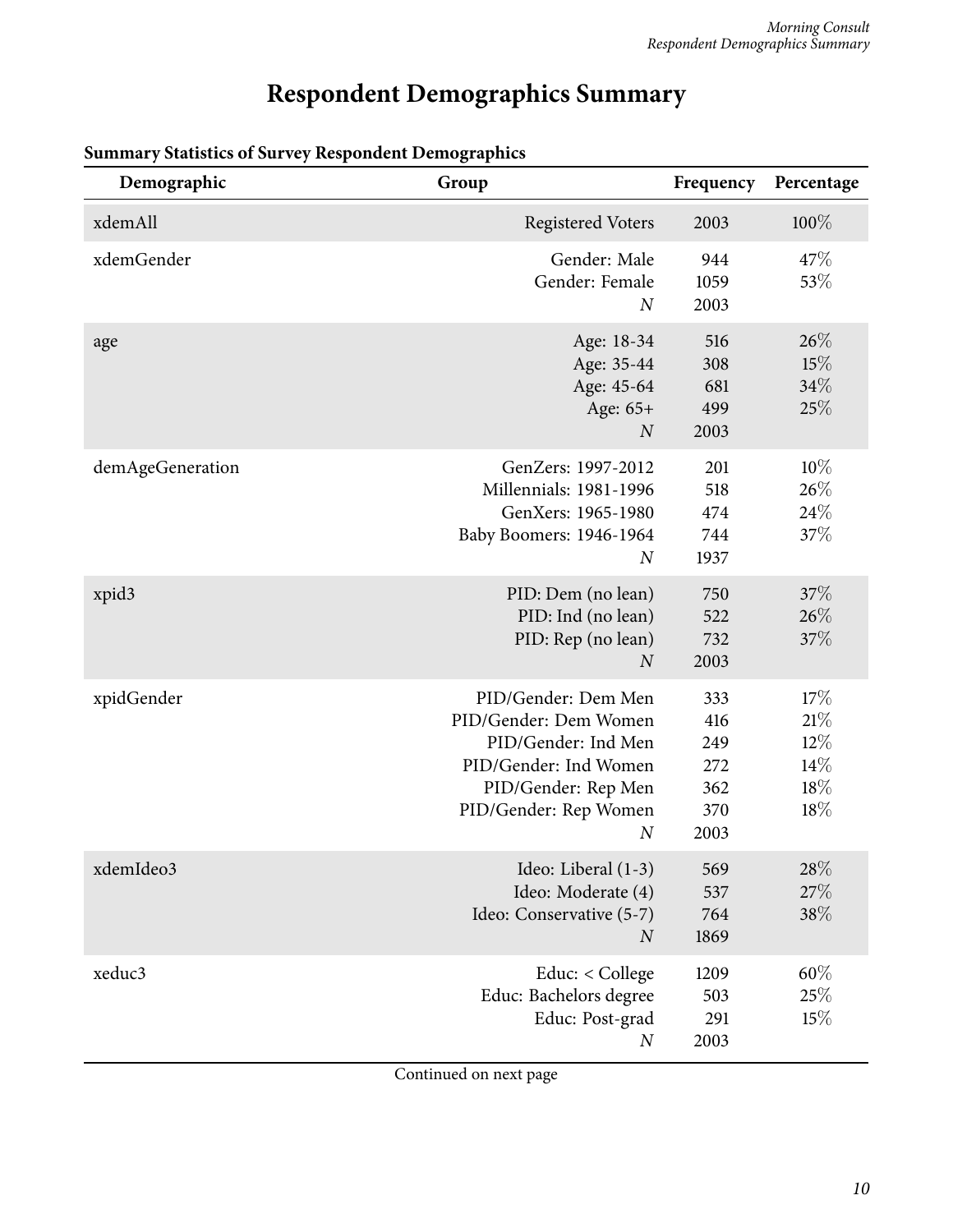| Demographic    | Group                                                                                                                                                                                                     | Frequency                                                   | Percentage                                                       |
|----------------|-----------------------------------------------------------------------------------------------------------------------------------------------------------------------------------------------------------|-------------------------------------------------------------|------------------------------------------------------------------|
| xdemInc3       | Income: Under 50k<br>Income: 50k-100k<br>Income: 100k+<br>$\overline{N}$                                                                                                                                  | 842<br>741<br>420<br>2003                                   | 42%<br>37%<br>21%                                                |
| xdemWhite      | Ethnicity: White                                                                                                                                                                                          | 1534                                                        | 77\%                                                             |
| xdemHispBin    | Ethnicity: Hispanic                                                                                                                                                                                       | 223                                                         | 11%                                                              |
| demBlackBin    | Ethnicity: Black                                                                                                                                                                                          | 260                                                         | 13%                                                              |
| demRaceOther   | Ethnicity: Other                                                                                                                                                                                          | 209                                                         | $10\%$                                                           |
| xdemReligion   | All Christian<br>All Non-Christian<br>Atheist<br>Agnostic/Nothing in particular<br>Something Else<br>$\boldsymbol{N}$                                                                                     | 992<br>106<br>88<br>525<br>292<br>2003                      | 50%<br>$5\%$<br>$4\%$<br>26%<br>15%                              |
| xdemReligOther | Religious Non-Protestant/Catholic                                                                                                                                                                         | 130                                                         | $6\%$                                                            |
| xdemEvang      | Evangelical<br>Non-Evangelical<br>$\boldsymbol{N}$                                                                                                                                                        | 501<br>754<br>1255                                          | 25%<br>38%                                                       |
| xdemUsr        | Community: Urban<br>Community: Suburban<br>Community: Rural<br>$\overline{N}$                                                                                                                             | 479<br>1009<br>515<br>2003                                  | 24%<br>50%<br>26%                                                |
| xdemEmploy     | <b>Employ: Private Sector</b><br><b>Employ: Government</b><br>Employ: Self-Employed<br>Employ: Homemaker<br>Employ: Student<br>Employ: Retired<br>Employ: Unemployed<br>Employ: Other<br>$\boldsymbol{N}$ | 710<br>133<br>155<br>107<br>75<br>562<br>158<br>104<br>2003 | 35%<br>$7\%$<br>$8\%$<br>$5\%$<br>$4\%$<br>28%<br>$8\%$<br>$5\%$ |
| xdemMilHH1     | Military HH: Yes<br>Military HH: No<br>$\cal N$                                                                                                                                                           | 342<br>1661<br>2003                                         | 17%<br>83%                                                       |

#### **Summary Statistics of Survey Respondent Demographics**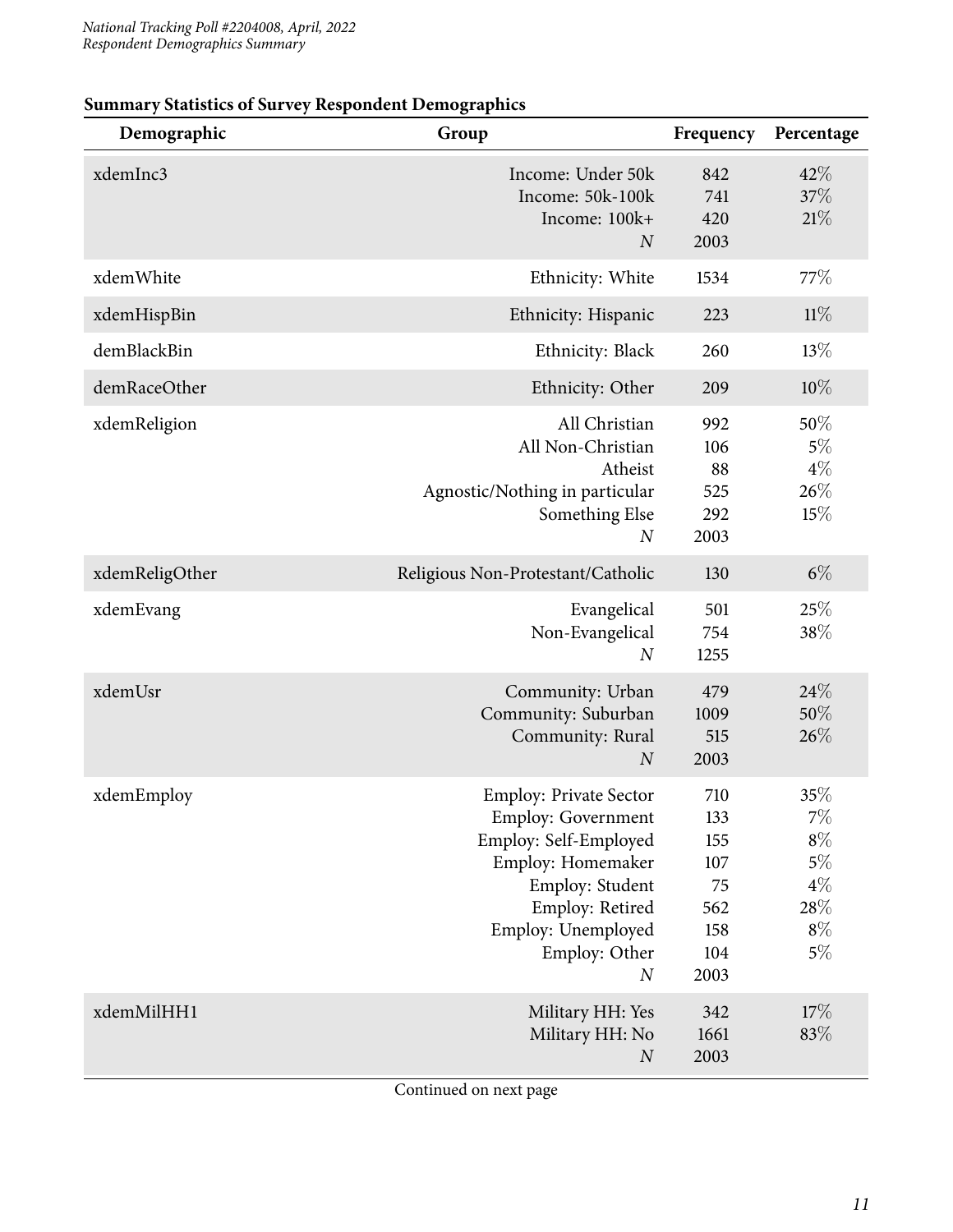| Demographic       | Group                                                                                                                                                                                                                  | Frequency                                                   | Percentage                                                  |
|-------------------|------------------------------------------------------------------------------------------------------------------------------------------------------------------------------------------------------------------------|-------------------------------------------------------------|-------------------------------------------------------------|
| xnrl              | RD/WT: Right Direction<br>RD/WT: Wrong Track<br>$\boldsymbol{N}$                                                                                                                                                       | 634<br>1369<br>2003                                         | 32%<br>68\%                                                 |
| xdemBidenApprove  | Biden Job Approve<br>Biden Job Disapprove<br>$\boldsymbol{N}$                                                                                                                                                          | 842<br>1100<br>1942                                         | 42%<br>55%                                                  |
| xdemBidenApprove2 | <b>Biden Job Strongly Approve</b><br>Biden Job Somewhat Approve<br>Biden Job Somewhat Disapprove<br><b>Biden Job Strongly Disapprove</b><br>$\boldsymbol{N}$                                                           | 349<br>494<br>259<br>841<br>1942                            | 17%<br>25%<br>13%<br>42%                                    |
| xdemBidenFav      | Favorable of Biden<br>Unfavorable of Biden<br>$\overline{N}$                                                                                                                                                           | 860<br>1077<br>1937                                         | 43\%<br>54%                                                 |
| xdemBidenFavFull  | Very Favorable of Biden<br>Somewhat Favorable of Biden<br>Somewhat Unfavorable of Biden<br>Very Unfavorable of Biden<br>$\boldsymbol{N}$                                                                               | 378<br>482<br>227<br>850<br>1937                            | 19%<br>24\%<br>$11\%$<br>42%                                |
| xnr3              | #1 Issue: Economy<br>#1 Issue: Security<br>#1 Issue: Health Care<br>#1 Issue: Medicare / Social Security<br>#1 Issue: Women's Issues<br>#1 Issue: Education<br>#1 Issue: Energy<br>#1 Issue: Other<br>$\boldsymbol{N}$ | 777<br>341<br>184<br>198<br>115<br>95<br>159<br>133<br>2003 | 39%<br>17%<br>$9\%$<br>10%<br>$6\%$<br>$5\%$<br>$8\%$<br>7% |
| xsubVote20O       | 2020 Vote: Joe Biden<br>2020 Vote: Donald Trump<br>2020 Vote: Other<br>2020 Vote: Didn't Vote<br>$\overline{N}$                                                                                                        | 948<br>866<br>36<br>153<br>2003                             | 47\%<br>43%<br>$2\%$<br>$8\%$                               |
| xsubVote18O       | 2018 House Vote: Democrat<br>2018 House Vote: Republican<br>2018 House Vote: Someone else<br>$\overline{N}$                                                                                                            | 730<br>735<br>48<br>1513                                    | 36%<br>37%<br>$2\%$                                         |

#### **Summary Statistics of Survey Respondent Demographics**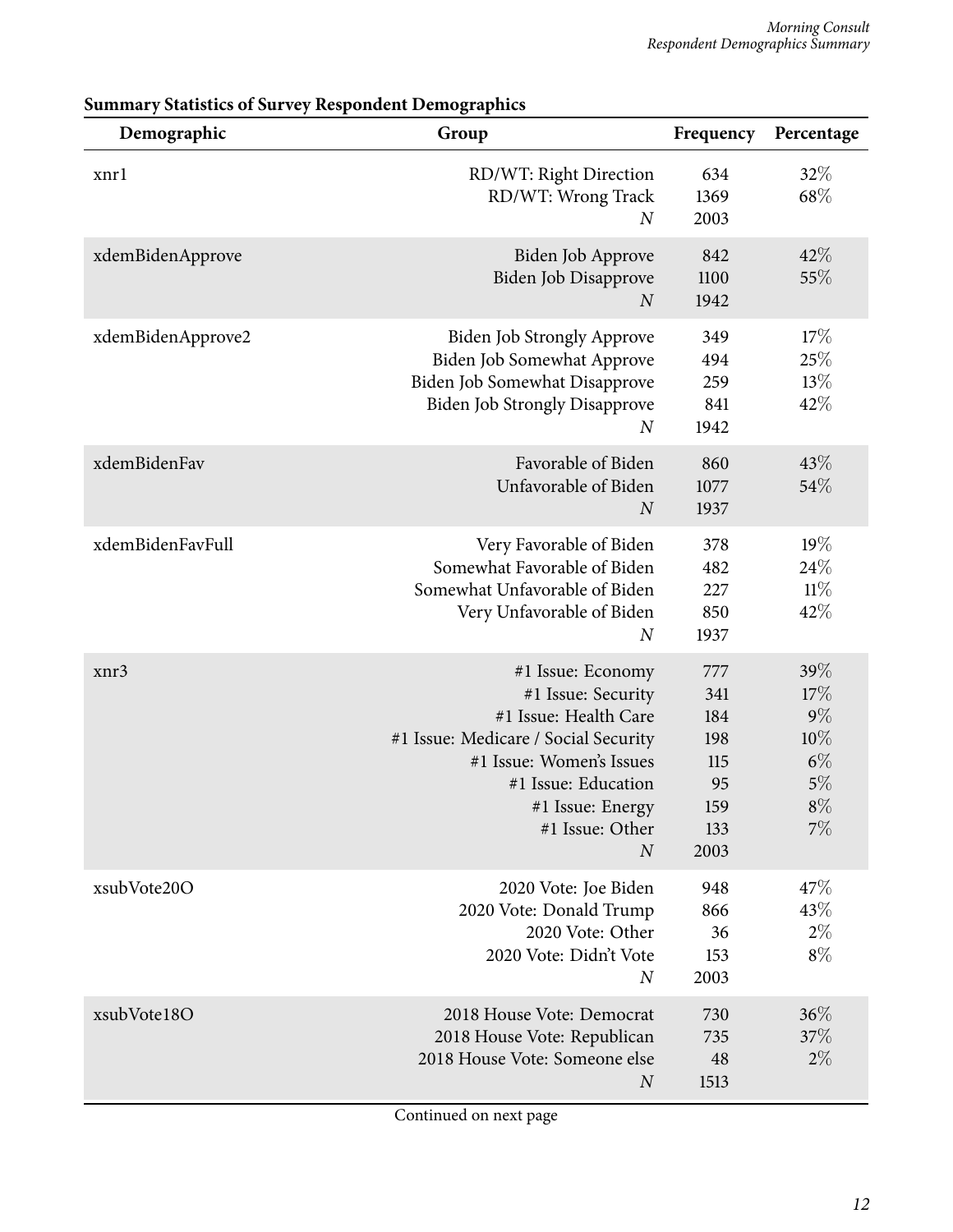| Demographic | Group                                                                                                    | Frequency                        | Percentage                  |
|-------------|----------------------------------------------------------------------------------------------------------|----------------------------------|-----------------------------|
| xsubVote16O | 2016 Vote: Hillary Clinton<br>2016 Vote: Donald Trump<br>2016 Vote: Other<br>2016 Vote: Didn't Vote<br>N | 694<br>767<br>101<br>441<br>2003 | 35%<br>38\%<br>$5\%$<br>22% |
| xsubVote14O | Voted in 2014: Yes<br>Voted in 2014: No<br>$\overline{N}$                                                | 1334<br>669<br>2003              | $67\%$<br>$33\%$            |
| xreg4       | 4-Region: Northeast<br>4-Region: Midwest<br>4-Region: South<br>4-Region: West<br>$\overline{N}$          | 354<br>446<br>747<br>456<br>2003 | 18\%<br>22\%<br>37\%<br>23% |
| xdemPidLean | Party: Democrat/Leans Democrat<br>Party: Republican/Leans Republican<br>$\overline{N}$                   | 867<br>850<br>1717               | $43\%$<br>42%               |

#### **Summary Statistics of Survey Respondent Demographics**

*Note:* Group proportions may total to larger than one-hundred percent due to rounding. All statistics are calculated with demographic post-stratification weights applied.